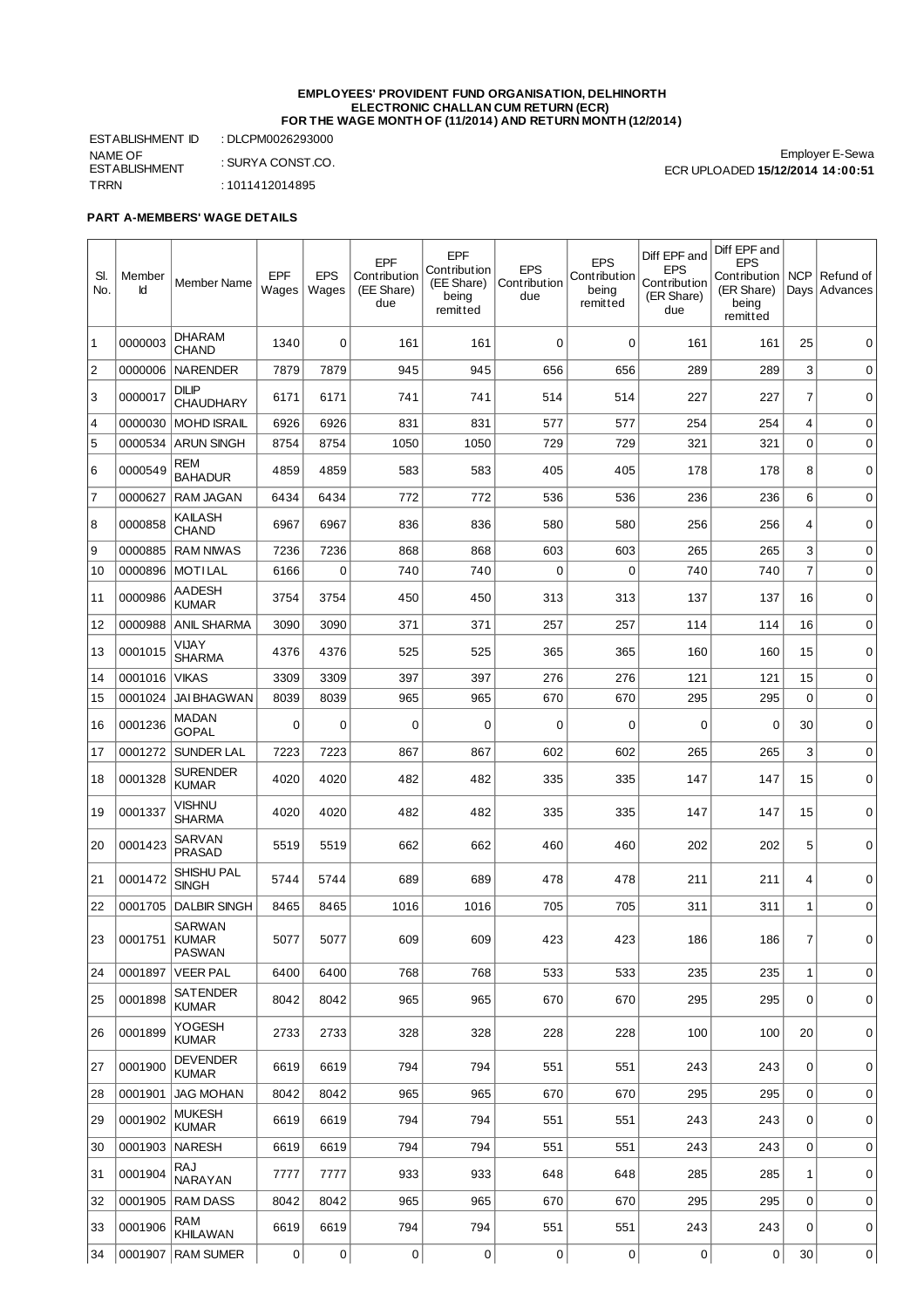| 35       | 0001908            | <b>RAM SUMER</b><br><b>BABBAN</b> | 6619         | 6619         | 794        | 794        | 551         | 551         | 243        | 243        | 0              | 0      |
|----------|--------------------|-----------------------------------|--------------|--------------|------------|------------|-------------|-------------|------------|------------|----------------|--------|
| 36       | 0001909            | <b>RANJEET</b><br><b>KUMAR</b>    | 6182         | 6182         | 742        | 742        | 515         | 515         | 227        | 227        | $\overline{2}$ | 0      |
| 37       | 0001910            | SATYA<br>NARAYAN                  | 2683         | 2683         | 322        | 322        | 223         | 223         | 99         | 99         | 18             | 0      |
| 38       | 0001911            | <b>SHIV</b><br><b>NARAYAN</b>     | 7246         | 7246         | 870        | 870        | 604         | 604         | 266        | 266        | 3              | 0      |
| 39       | 0001912            | <b>VISHNU</b><br><b>PANDIT</b>    | 5388         | 5388         | 647        | 647        | 449         | 449         | 198        | 198        | 10             | 0      |
| 40       | 0001913            | SONU                              | 6182         | 6182         | 742        | 742        | 515         | 515         | 227        | 227        | $\overline{c}$ | 0      |
| 41       | 0001914            | KAILASH<br><b>RAJPUT</b>          | 8042         | 8042         | 965        | 965        | 670         | 670         | 295        | 295        | 0              | 0      |
| 42       | 0001915            | <b>RAKESH</b><br><b>SAROHA</b>    | 8042         | 8042         | 965        | 965        | 670         | 670         | 295        | 295        | 0              | 0      |
| 43       | 0001916            | <b>BHOPAL</b>                     | 8042         | 8042         | 965        | 965        | 670         | 670         | 295        | 295        | 0              | 0      |
| 44       | 0001917            | <b>NARESH</b><br><b>DAHIYA</b>    | 7511         | 7511         | 901        | 901        | 626         | 626         | 275        | 275        | $\overline{2}$ | 0      |
| 45       | 0001918            | SANJEET<br>YADAV                  | 0            | $\mathbf 0$  | 0          | 0          | $\mathbf 0$ | $\mathbf 0$ | 0          | 0          | 30             | 0      |
| 46       | 0001919            | <b>SACHIN</b><br><b>RUHELA</b>    | 6619         | 6619         | 794        | 794        | 551         | 551         | 243        | 243        | $\mathbf 0$    | 0      |
| 47       | 0001920            | <b>JIT ENDER</b>                  | 6182         | 6182         | 742        | 742        | 515         | 515         | 227        | 227        | $\overline{c}$ | 0      |
| 48       | 0001921            | <b>DINESH</b><br><b>KUMAR</b>     | 6449         | 6449         | 774        | 774        | 537         | 537         | 237        | 237        | 6              | 0      |
| 49       | 0001922            | <b>RISHI KUMAR</b>                | 8042         | 8042         | 965        | 965        | 670         | 670         | 295        | 295        | $\mathbf 0$    | 0      |
| 50       | 0001923            | <b>PINTOO</b><br>YADAV            | 6619         | 6619         | 794        | 794        | 551         | 551         | 243        | 243        | 0              | 0      |
| 51       | 0001924            | <b>SURENDER</b><br><b>KUMAR</b>   | 610          | 610          | 73         | 73         | 51          | 51          | 22         | 22         | 28             | 0      |
| 52       | 0001925            | KAUSHAL<br><b>KUMAR</b>           | 6619         | 6619         | 794        | 794        | 551         | 551         | 243        | 243        | 0              | 0      |
| 53       | 0001926            | RAJVEER<br><b>SHARMA</b>          | 8042         | 8042         | 965        | 965        | 670         | 670         | 295        | 295        | 0              | 0      |
| 54       | 0001927            | <b>RAMESH</b><br>YADAV            | 7511         | 7511         | 901        | 901        | 626         | 626         | 275        | 275        | $\overline{2}$ | 0      |
| 55       | 0001928            | <b>RAVINDER</b><br>PAL            | 8042         | 8042         | 965        | 965        | 670         | 670         | 295        | 295        | 0              | 0      |
| 56       | 0001929            | <b>SHRIDHAR</b><br>YADAV          | 8042         | 8042         | 965        | 965        | 670         | 670         | 295        | 295        | 0              | 0      |
| 57       | 0001930            | <b>SUBHASH</b><br>YADAV           | 5122         | 5122         | 615        | 615        | 427         | 427         | 188        | 188        | 11             | 0      |
| 58       | 0001931            | <b>SUMIT</b><br><b>KUMAR</b>      | 934          | 934          | 112        | 112        | 78          | 78          | 34         | 34         | 26             | 0      |
| 59       | 0001932            | <b>UMESH</b><br><b>KUMAR</b>      | 6619         | 6619         | 794        | 794        | 551         | 551         | 243        | 243        | 0              | 0      |
| 60       | 0001933            | VIJAY KUMAR                       | 7511         | 7511         | 901        | 901        | 626         | 626         | 275        | 275        | $\overline{c}$ | 0      |
| 61       | 0001934            | SATPAL<br><b>RANGEELA</b>         | 6980         | 6980         | 838        | 838        | 581         | 581         | 257        | 257        | 4              | 0      |
| 62       | 0001935            | VASHIST                           | 1808         | 1808         | 217        | 217        | 151         | 151         | 66         | 66         | 22             | 0      |
| 63       | 0001936            | RAJ KUMAR<br>YADAV                | 6449         | 6449         | 774        | 774        | 537         | 537         | 237        | 237        | 6              | 0      |
| 64       | 0001937            | <b>GREAT MINZ</b>                 | 6619         | 6619         | 794        | 794        | 551         | 551         | 243        | 243        | 0              | 0      |
| 65       | 0001938            | SHYAM LAL                         | 8042         | 8042         | 965        | 965        | 670         | 670         | 295        | 295        | 0              | 0      |
| 66       | 0001939            | ASHOK<br><b>KUMAR</b>             | 6619         | 6619         | 794        | 794        | 551         | 551         | 243        | 243        | 0              | 0      |
| 67       |                    | 0001940 NARENDRA                  | 8042         | 8042         | 965        | 965        | 670         | 670         | 295        | 295        | 0              | 0      |
| 68       |                    | 0001941 SUBODH ROY                | 8042         | 8042         | 965        | 965        | 670         | 670         | 295        | 295        | $\mathbf 0$    | 0      |
| 69       |                    | 0001942 OM PRAKASH                | 8042         | 8042         | 965        | 965        | 670         | 670         | 295        | 295        | $\mathbf 0$    | 0      |
| 70<br>71 | 0001943<br>0001944 | <b>SURESH PAL</b><br>SANDEEP      | 3995<br>6619 | 3995<br>6619 | 479<br>794 | 479<br>794 | 333<br>551  | 333<br>551  | 146<br>243 | 146<br>243 | 12<br>0        | 0<br>0 |
| 72       |                    | KUMAR<br>0001945 RANJEET          | 8042         | 8042         | 965        | 965        | 670         | 670         | 295        | 295        | $\mathbf 0$    | 0      |
| 73       |                    | 0001946 RAM NARESH                | 8042         | 8042         | 965        | 965        | 670         | 670         | 295        | 295        | 0              | 0      |
| 74       | 0001947            | <b>SARVAN PAL</b>                 | 6182         | 6182         | 742        | 742        | 515         | 515         | 227        | 227        | $\mathbf{2}$   | 0      |
| 75       | 0001948            | JAGDISH<br>YADAV                  | 6619         | 6619         | 794        | 794        | 551         | 551         | 243        | 243        | 0              | 0      |
| 76       | 0001949            | AMOD<br><b>KUMAR</b>              | 6619         | 6619         | 794        | 794        | 551         | 551         | 243        | 243        | 0              | 0      |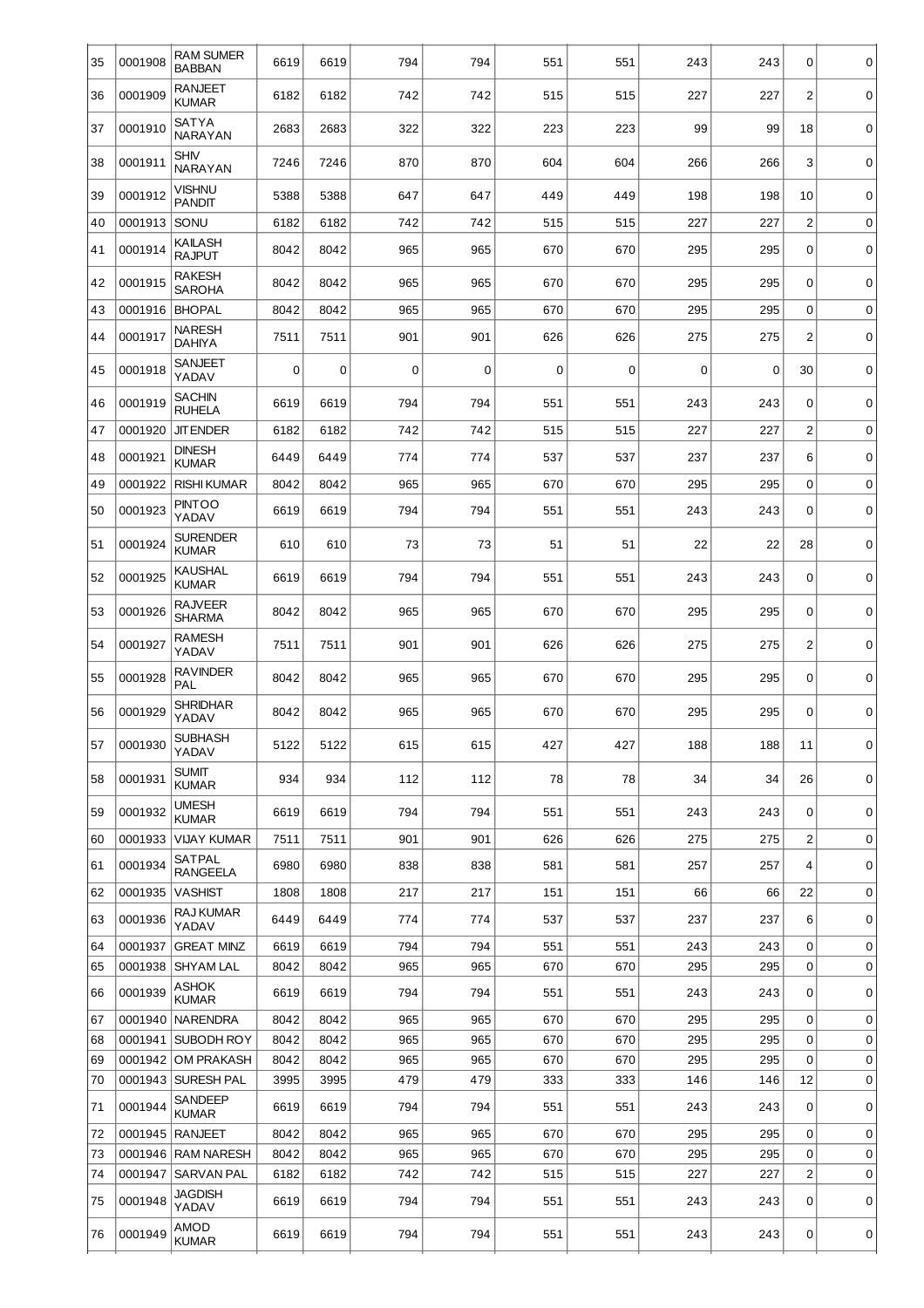| 77  |             | 0001950 AMAR NATH                     | 8042 | 8042 | 965  | 965  | 670 | 670 | 295 | 295 | 0              | 0 |
|-----|-------------|---------------------------------------|------|------|------|------|-----|-----|-----|-----|----------------|---|
| 78  | 0001951     | <b>ANIL KUMAR</b><br>PAL              | 6619 | 6619 | 794  | 794  | 551 | 551 | 243 | 243 | 0              | 0 |
| 79  | 0001952     | <b>DEVI SINGH</b>                     | 8042 | 8042 | 965  | 965  | 670 | 670 | 295 | 295 | 0              | 0 |
| 80  | 0001953     | <b>JATA</b><br><b>SHANKAR</b>         | 6980 | 6980 | 838  | 838  | 581 | 581 | 257 | 257 | 4              | 0 |
| 81  | 0001954     | <b>MANSA RAM</b>                      | 6619 | 6619 | 794  | 794  | 551 | 551 | 243 | 243 | $\mathbf 0$    | 0 |
| 82  | 0001955     | <b>MUKESH</b><br><b>KUMAR</b>         | 6619 | 6619 | 794  | 794  | 551 | 551 | 243 | 243 | 0              | 0 |
| 83  | 0001956     | <b>NATHU RAM</b>                      | 8042 | 8042 | 965  | 965  | 670 | 670 | 295 | 295 | 0              | 0 |
| 84  | 0001957     | <b>RAJINDER</b><br>PAL                | 6619 | 6619 | 794  | 794  | 551 | 551 | 243 | 243 | 0              | 0 |
| 85  | 0001958     | RAJ KARAN                             | 6619 | 6619 | 794  | 794  | 551 | 551 | 243 | 243 | 0              | 0 |
| 86  | 0001959     | <b>RAMESH</b>                         | 8042 | 8042 | 965  | 965  | 670 | 670 | 295 | 295 | $\mathbf 0$    | 0 |
| 87  | 0001960     | RAM<br><b>SAROOP</b>                  | 2733 | 2733 | 328  | 328  | 228 | 228 | 100 | 100 | 20             | 0 |
| 88  | 0001961     | <b>SHIV KUMAR</b>                     | 4326 | 4326 | 519  | 519  | 360 | 360 | 159 | 159 | 14             | 0 |
| 89  | 0001962     | <b>SHREE</b><br><b>CHAND</b>          | 6619 | 6619 | 794  | 794  | 551 | 551 | 243 | 243 | 0              | 0 |
| 90  | 0001963     | <b>SUSHIL</b><br><b>KUMAR</b>         | 8042 | 8042 | 965  | 965  | 670 | 670 | 295 | 295 | 0              | 0 |
| 91  | 0001964     | <b>UDAY KUMAR</b>                     | 5653 | 5653 | 678  | 678  | 471 | 471 | 207 | 207 | 9              | 0 |
| 92  | 0001965     | <b>VIPIN KUMAR</b>                    | 3558 | 3558 | 427  | 427  | 296 | 296 | 131 | 131 | 14             | 0 |
| 93  | 0001966     | RAJ PAL                               | 8042 | 8042 | 965  | 965  | 670 | 670 | 295 | 295 | $\mathbf 0$    | 0 |
| 94  | 0001967     | <b>RAMU</b><br><b>CHAUHAN</b>         | 5526 | 5526 | 663  | 663  | 460 | 460 | 203 | 203 | 5              | 0 |
| 95  | 0001968     | <b>SUBHASH</b><br><b>SINGH</b>        | 7511 | 7511 | 901  | 901  | 626 | 626 | 275 | 275 | $\overline{2}$ | 0 |
| 96  | 0001969     | <b>VIRENDER</b><br><b>KUMAR</b>       | 6619 | 6619 | 794  | 794  | 551 | 551 | 243 | 243 | 0              | 0 |
| 97  | 0001970     | SONE LAL                              | 6619 | 6619 | 794  | 794  | 551 | 551 | 243 | 243 | $\mathbf 0$    | 0 |
| 98  | 0001971     | <b>ARVIND</b>                         | 6619 | 6619 | 794  | 794  | 551 | 551 | 243 | 243 | 0              | 0 |
| 99  | 0001972     | <b>ASHOK</b><br><b>VERMA</b>          | 8042 | 8042 | 965  | 965  | 670 | 670 | 295 | 295 | 0              | 0 |
| 100 | 0001973     | <b>RAM SURAT</b><br>YADAV             | 8042 | 8042 | 965  | 965  | 670 | 670 | 295 | 295 | 0              | 0 |
| 101 | 0001974     | <b>SUKHBIR</b><br><b>SINGH</b>        | 6619 | 6619 | 794  | 794  | 551 | 551 | 243 | 243 | 0              | 0 |
| 102 | 0001975     | <b>SUNIL KUMAR</b>                    | 8042 | 8042 | 965  | 965  | 670 | 670 | 295 | 295 | $\mathbf 0$    | 0 |
|     | 103 0001976 | <b>NARESH</b><br><b>KUMAR</b>         | 8042 | 8042 | 965  | 965  | 670 | 670 | 295 | 295 | 0              | 0 |
|     | 104 0001977 | <b>SHRI</b><br><b>BHAGWAN</b>         | 6619 | 6619 | 794  | 794  | 551 | 551 | 243 | 243 | 0              | 0 |
| 105 | 0001978     | <b>SOM PAL</b>                        | 6619 | 6619 | 794  | 794  | 551 | 551 | 243 | 243 | 0              | 0 |
|     | 106 0001979 | <b>RAM SAGAR</b>                      | 8042 | 8042 | 965  | 965  | 670 | 670 | 295 | 295 | $\mathbf 0$    | 0 |
| 107 | 0001980     | <b>RAJ KUMAR</b>                      | 8042 | 8042 | 965  | 965  | 670 | 670 | 295 | 295 | 0              | 0 |
|     | 108 0001981 | <b>PARMOD</b><br><b>KUMAR</b>         | 6619 | 6619 | 794  | 794  | 551 | 551 | 243 | 243 | 0              | 0 |
|     | 109 0001982 | <b>MUKESH</b><br><b>KUMAR</b>         | 8042 | 8042 | 965  | 965  | 670 | 670 | 295 | 295 | 0              | 0 |
|     | 110 0001983 | <b>RAJ</b><br><b>BAHADUR</b><br>YADAV | 8042 | 8042 | 965  | 965  | 670 | 670 | 295 | 295 | 0              | 0 |
| 111 | 0001984     | <b>MAHADEV</b>                        | 6619 | 6619 | 794  | 794  | 551 | 551 | 243 | 243 | 0              | 0 |
| 112 | 0001985     | <b>MAHAVIR</b><br><b>PRASAD</b>       | 8042 | 8042 | 965  | 965  | 670 | 670 | 295 | 295 | 0              | 0 |
| 113 | 0001986     | <b>RAM RATAN</b>                      | 2682 | 2682 | 322  | 322  | 223 | 223 | 99  | 99  | 21             | 0 |
|     | 114 0001987 | <b>RAJESH</b><br><b>KUMAR</b>         | 8042 | 8042 | 965  | 965  | 670 | 670 | 295 | 295 | 0              | 0 |
| 115 | 0001988     | <b>DEEPAK</b>                         | 8754 | 8754 | 1050 | 1050 | 729 | 729 | 321 | 321 | $\mathbf 0$    | 0 |
| 116 | 0001989     | <b>RAM KISHOR</b>                     | 8042 | 8042 | 965  | 965  | 670 | 670 | 295 | 295 | 0              | 0 |
| 117 | 0001990     | <b>JAGJEEVAN</b><br><b>RAM</b>        | 8754 | 8754 | 1050 | 1050 | 729 | 729 | 321 | 321 | 0              | 0 |
|     | 118 0001991 | <b>GANGA</b><br><b>PRASHAD</b>        | 4326 | 4326 | 519  | 519  | 360 | 360 | 159 | 159 | 14             | 0 |
| 119 | 0001992     | <b>MANOJ</b><br><b>KUMAR</b>          | 6619 | 6619 | 794  | 794  | 551 | 551 | 243 | 243 | $\Omega$       | 0 |
| 120 | 0001993     | PRATAP                                | 6980 | 6980 | 838  | 838  | 581 | 581 | 257 | 257 | 4              | 0 |
|     |             | DAMICET                               |      |      |      |      |     |     |     |     |                |   |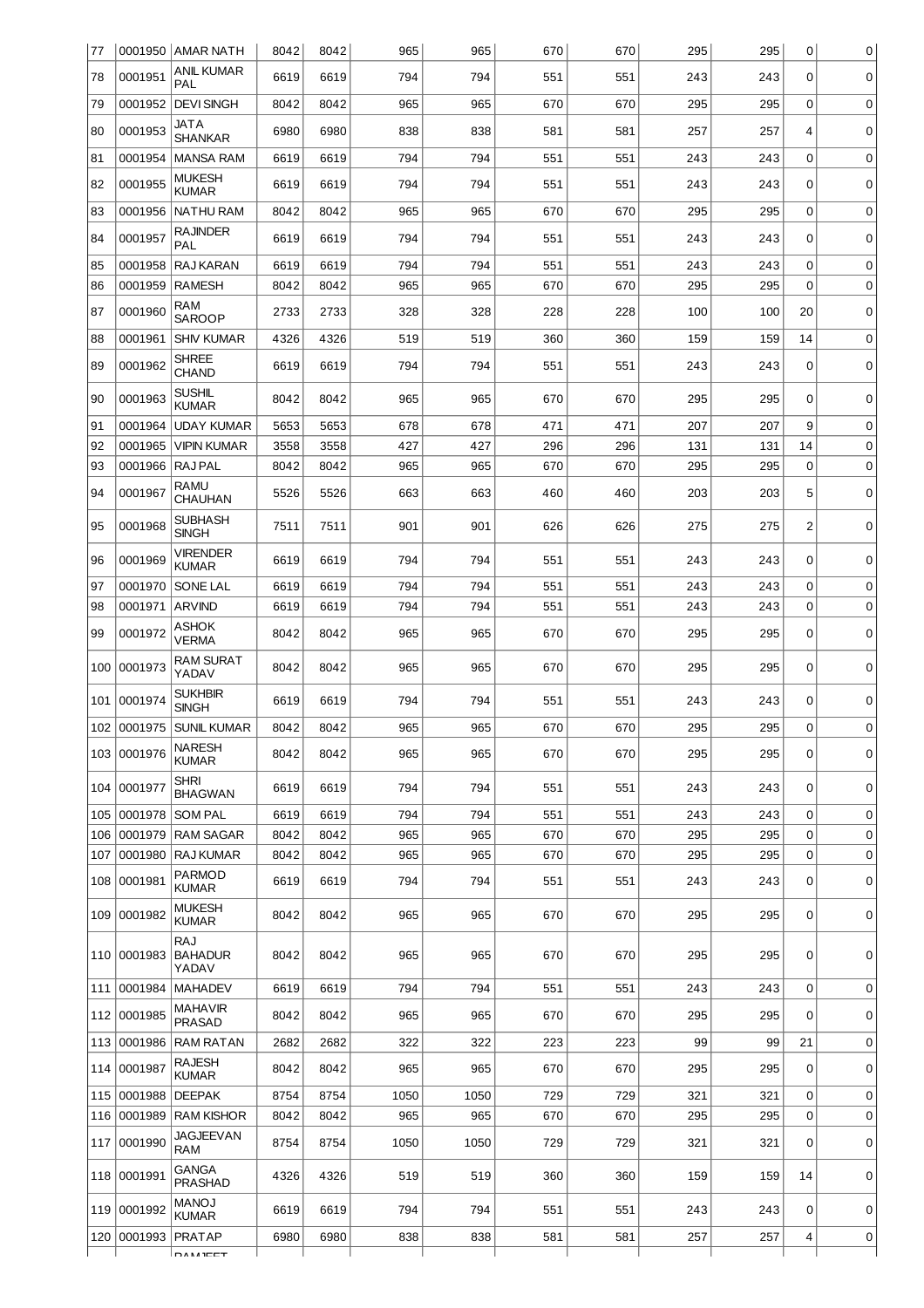|     | 121 0001994   | <b>KAIVIJEE I</b><br>YADAV                     | 8042 | 8042 | 965    | 965    | 670   | 670   | 295   | 295   | 0              | 0 |
|-----|---------------|------------------------------------------------|------|------|--------|--------|-------|-------|-------|-------|----------------|---|
| 122 | 0001995       | <b>SURENDER</b>                                | 7508 | 7508 | 901    | 901    | 625   | 625   | 276   | 276   | $\overline{2}$ | 0 |
| 123 | 0001996       | <b>VIJAY PAL</b>                               | 5963 | 5963 | 716    | 716    | 497   | 497   | 219   | 219   | 3              | 0 |
| 124 | 0001997       | <b>RAJESH</b><br><b>KUMAR</b>                  | 8042 | 8042 | 965    | 965    | 670   | 670   | 295   | 295   | 0              | 0 |
| 125 | 0001998       | <b>NARESH</b>                                  | 6400 | 6400 | 768    | 768    | 533   | 533   | 235   | 235   | $1\,$          | 0 |
| 126 | 0001999       | GOKUL<br><b>PARSHAD</b>                        | 6400 | 6400 | 768    | 768    | 533   | 533   | 235   | 235   | 1              | 0 |
| 127 | 0002000       | <b>ANJANI</b>                                  | 6400 | 6400 | 768    | 768    | 533   | 533   | 235   | 235   | 1              | 0 |
| 128 | 0002001       | <b>AMIT DASS</b>                               | 6619 | 6619 | 794    | 794    | 551   | 551   | 243   | 243   | $\mathbf 0$    | 0 |
| 129 | 0002002       | <b>AJEET SINGH</b>                             | 6175 | 6175 | 741    | 741    | 514   | 514   | 227   | 227   | $\overline{2}$ | 0 |
| 130 | 0002003       | <b>VIJAY KUMAR</b>                             | 8042 | 8042 | 965    | 965    | 670   | 670   | 295   | 295   | $\mathbf 0$    | 0 |
| 131 | 0002004       | <b>JUNG</b><br><b>BAHADUR</b>                  | 8042 | 8042 | 965    | 965    | 670   | 670   | 295   | 295   | $\Omega$       | 0 |
| 132 | 0002005       | SUNDER LAL                                     | 6619 | 6619 | 794    | 794    | 551   | 551   | 243   | 243   | $\mathbf 0$    | 0 |
| 133 | 0002006       | <b>PUSHPENDAR</b><br><b>KUMAR</b>              | 6619 | 6619 | 794    | 794    | 551   | 551   | 243   | 243   | $\Omega$       | 0 |
| 134 | 0002007       | <b>SHRIKANT</b>                                | 7767 | 7767 | 932    | 932    | 647   | 647   | 285   | 285   | 1              | 0 |
| 135 | 0002008       | <b>KISHAN LAL</b>                              | 3790 | 3790 | 455    | 455    | 316   | 316   | 139   | 139   | 16             | 0 |
| 136 | 0002009       | <b>GOPAL</b><br><b>KRISHAN</b><br><b>GUPTA</b> | 8034 | 8034 | 964    | 964    | 669   | 669   | 295   | 295   | 0              | 0 |
| 137 | 0002010       | <b>CHANDAN</b>                                 | 6619 | 6619 | 794    | 794    | 551   | 551   | 243   | 243   | $\mathbf 0$    | 0 |
| 138 | 0002011       | <b>RAJ KUMAR</b>                               | 8042 | 8042 | 965    | 965    | 670   | 670   | 295   | 295   | $\Omega$       | 0 |
| 139 | 0002012       | TEJ<br><b>BAHADUR</b><br><b>SINGH</b>          | 4870 | 4870 | 584    | 584    | 406   | 406   | 178   | 178   | 8              | 0 |
| 140 | 0002013       | <b>ARUN KUMAR</b>                              | 6400 | 6400 | 768    | 768    | 533   | 533   | 235   | 235   | 1              | 0 |
| 141 | 0002014       | <b>ARJUN</b>                                   | 8042 | 8042 | 965    | 965    | 670   | 670   | 295   | 295   | $\mathbf 0$    | 0 |
| 142 | 0002015       | KAMAL<br><b>KISHORE</b>                        | 8042 | 8042 | 965    | 965    | 670   | 670   | 295   | 295   | 0              | 0 |
|     | 143 0002016   | KAMLESH<br>KUMAR                               | 4857 | 4857 | 583    | 583    | 405   | 405   | 178   | 178   | 12             | 0 |
| 144 | 0002017       | <b>MAHINDER</b><br><b>SINGH</b>                | 6619 | 6619 | 794    | 794    | 551   | 551   | 243   | 243   | $\Omega$       | 0 |
| 145 | 0002018       | <b>OM PRAKASH</b>                              | 3120 | 3120 | 374    | 374    | 260   | 260   | 114   | 114   | 16             | 0 |
| 146 | 0002019       | <b>UPENDRA</b><br><b>SINGH</b>                 | 0    | 0    | 0      | 0      | 0     | 0     | 0     | 0     | 30             | 0 |
|     | 147 0002020   | PADAM<br><b>PRAKASH</b>                        | 8465 | 8465 | 1016   | 1016   | 705   | 705   | 311   | 311   | 1              | 0 |
|     | 148 0002021   | <b>BABLOO</b>                                  | 5388 | 5388 | 647    | 647    | 449   | 449   | 198   | 198   | 10             | 0 |
|     | 149 0002022   | ANIL                                           | 5088 | 5088 | 611    | 611    | 424   | 424   | 187   | 187   | $\overline{7}$ | 0 |
| 150 | 0002023       | <b>SURENDER</b>                                | 8042 | 8042 | 965    | 965    | 670   | 670   | 295   | 295   | $\mathbf 0$    | 0 |
|     | 151 0002024   | HIMANSHU<br>PAL                                | 3088 | 3088 | 371    | 371    | 257   | 257   | 114   | 114   | 16             | 0 |
|     | 152 0002025   | <b>PATIRAM</b><br><b>PAL</b>                   | 5946 | 5946 | 714    | 714    | 495   | 495   | 219   | 219   | 3              | 0 |
| 153 | 0002026       | <b>SUNIL KUMAR</b>                             | 4086 | 4086 | 490    | 490    | 340   | 340   | 150   | 150   | 16             | 0 |
| 154 | 0002027       | <b>UMESH</b><br><b>KUMAR</b>                   | 3090 | 3090 | 371    | 371    | 257   | 257   | 114   | 114   | 16             | 0 |
| 155 | 0002028       | <b>VIJAY CHAND</b>                             | 3090 | 3090 | 371    | 371    | 257   | 257   | 114   | 114   | 16             | 0 |
| 156 | 0002033       | <b>RAJESH PAL</b>                              | 4285 | 4285 | 514    | 514    | 357   | 357   | 157   | 157   | 14             | 0 |
| 157 | 0002034       | MOHD. NAZIM                                    | 5314 | 5314 | 638    | 638    | 443   | 443   | 195   | 195   | 6              | 0 |
| 158 | 0002035       | <b>RAM SEWAK</b>                               | 3754 | 3754 | 450    | 450    | 313   | 313   | 137   | 137   | 16             | 0 |
| 159 | 0002042 VINOD |                                                | 6560 | 6560 | 787    | 787    | 546   | 546   | 241   | 241   | $\mathbf 0$    | 0 |
|     |               | GRAND TOTAL 995592 988086                      |      |      | 119459 | 119459 | 82299 | 82299 | 37160 | 37160 | 773            | 0 |

|                                    | $AC$ 01 EE + Refund of Advance $AC$ 01 ER $AC$ 02 A/C 10 A/C 21 A/C 22 TOTAL |                       |      |            |
|------------------------------------|------------------------------------------------------------------------------|-----------------------|------|------------|
| <b>TOTAL DUES AS PER ECR</b>       | 119459                                                                       | 37160   10916   82299 | 4978 | 100 254912 |
| <b>TOTAL AMOUNT BEING REMITTED</b> | 119459                                                                       | 37160   10916   82299 | 4978 | 100 254912 |

## **PART B-NEW MEMBERS' DETAILS**

| ں   | viember | emher. | <b>AOUSA</b><br>$h \cap r' \cap R$<br>$\sim$ | Relationshin with<br>the | Date  | `anda | חוחור <sup>י</sup><br>)at | Joinino<br>)at A<br>$\sim$ |
|-----|---------|--------|----------------------------------------------|--------------------------|-------|-------|---------------------------|----------------------------|
| No. |         | Nam∈   | Name                                         | "Mem<br>рe               | Birth |       |                           | ---                        |